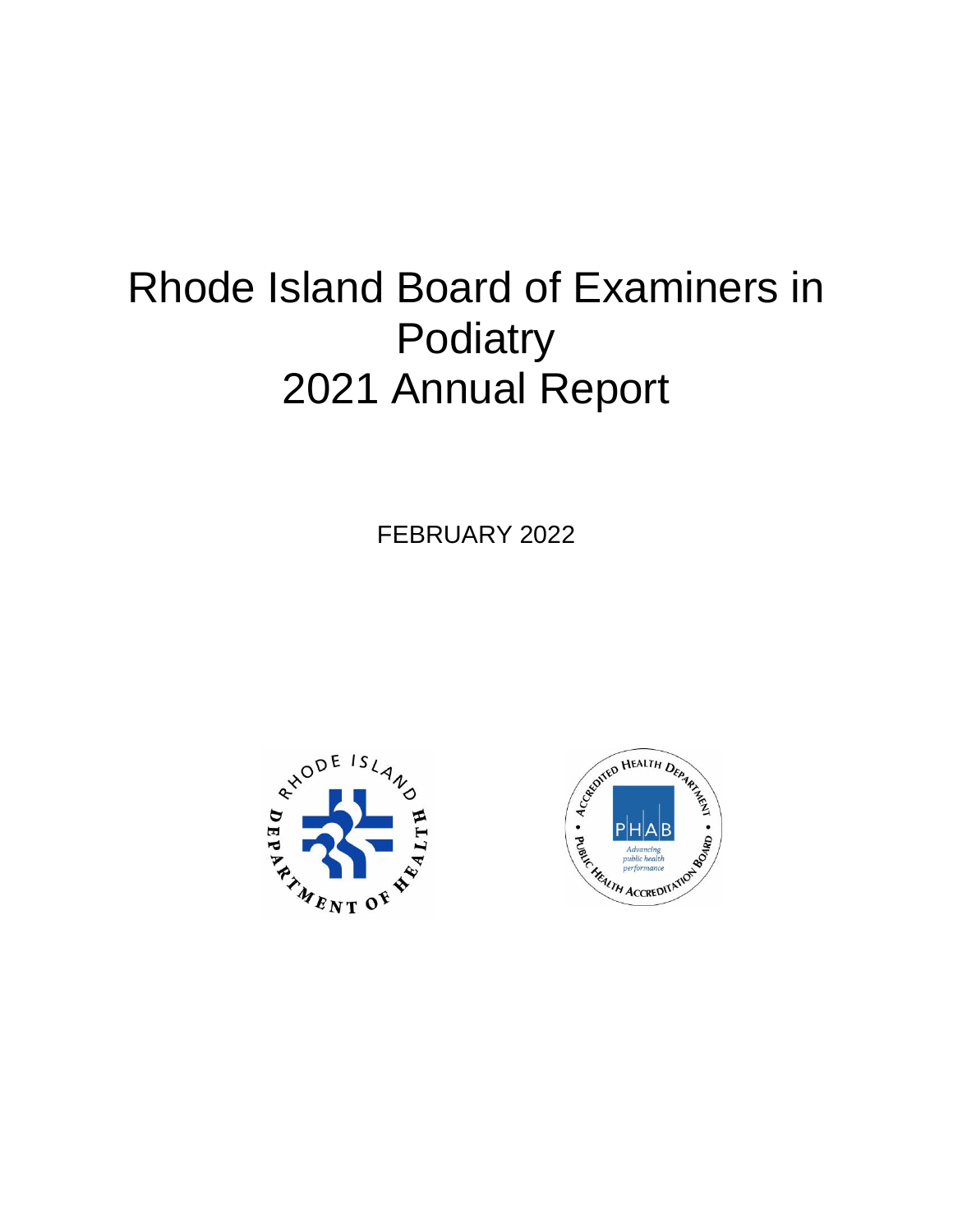#### **Introduction**

The United States continues to find itself in a syndemic, where the interaction of the pandemic, overdose crisis, behavioral health crisis, in the context of a nation struggling with addressing systemic racism continues to deeply affect all aspects of all of our lives.

The pandemic continues to define many aspects of life in Rhode Island including healthcare. As Rhode Island approaches 2 years of the pandemic, every aspect of health care has been affected. Although safe and effective vaccines have been in place for over a year and widely available since April 25<sup>th</sup>, 2021, the vaccine uptake has been less than needed to quell the pandemic. As the Board of Examiners in Podiatry (Board) continues to navigate its mission to protect the public and ensure high professional standards, it does so in the overwhelming shadow of the impact of the pandemic.

In spite of working under extraordinary conditions, the Board only had to cancel its April meeting in 2021. Staffing continues to be an issue for the Board as continued erosion of funding has challenged extant staff with increased workload and diminishing resources. The staffing issues in 2021 were exacerbated by increased by staff turnover in licensing as this position is a "temporary position" and has been so the last 7 years.

The efforts of licensing Boards are often unnoticed and perhaps more so during a pandemic, yet licensing Podiatrists was more important than ever, as hospitals, ambulatory care centers and other physician services struggled to find qualified staff. Assurance of a competent workforce is one the 10 essential public health services recognized by the Centers for Disease Control and Prevention (CDC)<sup>i</sup>. Board members possess unique technical expertise and function within a Just Culture as they exercise this duty.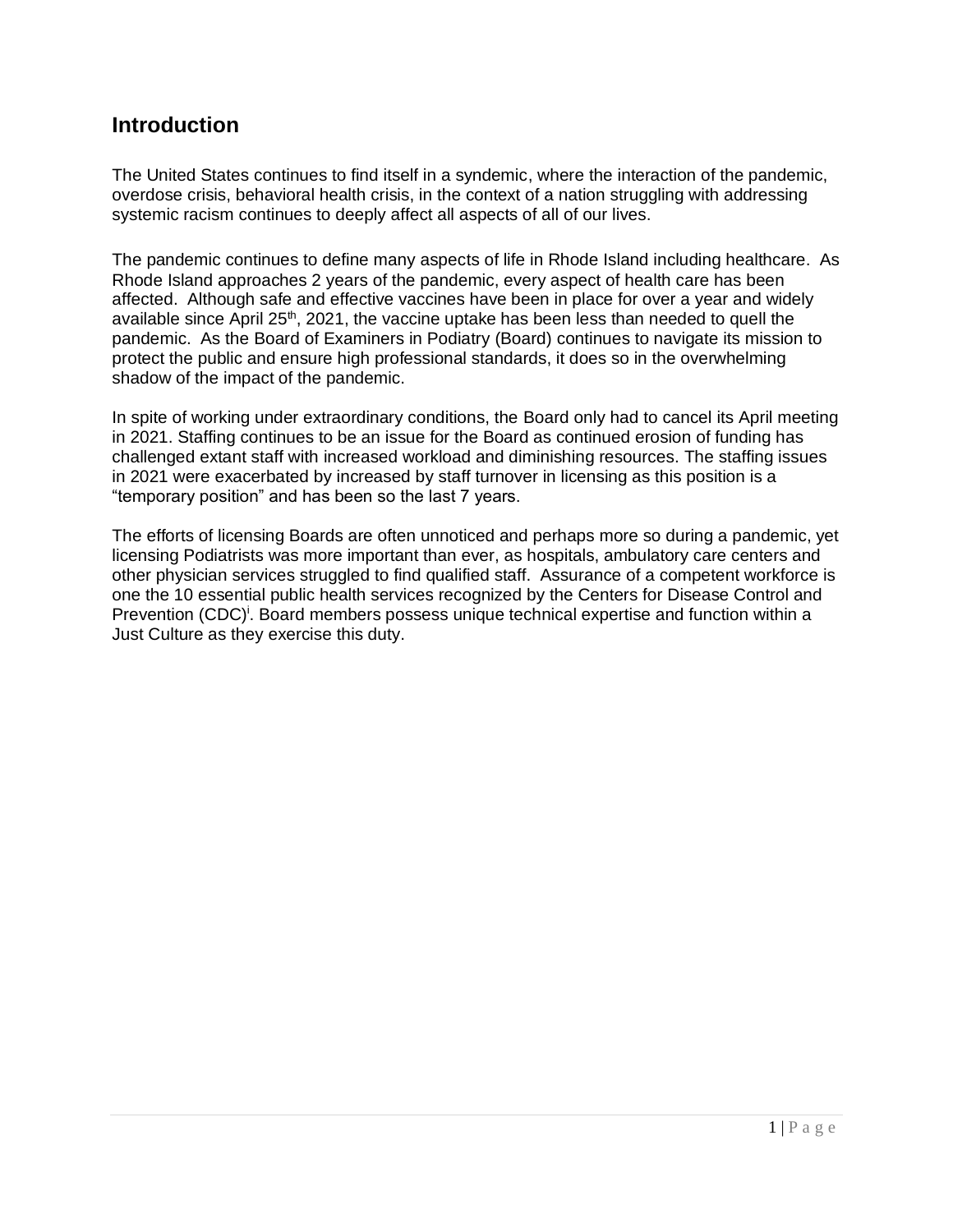The mission of the Board is to protect the public through enforcement of standards for medical licensure and ongoing clinical competence. The Board has five members, four of whom are podiatrists and one who is a public member. Board members receive no compensation of any type for their hours of service annually.

| <b>Podiatry Board Members</b> |                      |  |  |
|-------------------------------|----------------------|--|--|
| Nathalia Doobay, DPM          | Podiatrist           |  |  |
| William Naughton, DPM         | Podiatrist-Chair     |  |  |
| Brian Pontarelli, DPM         | Podiatrist           |  |  |
| <b>Richard Reuter, DPM</b>    | Podiatrist           |  |  |
| Vacant                        | <b>Public Member</b> |  |  |

There were no changes in Board membership in 2021. There is a vacancy for a public member, and the statute requires the public member to be unassociated with the podiatry or medical field<sup>ii</sup>. Members are appointed for a three-year term.

The Board met January 19<sup>th</sup>, July 20<sup>th</sup> and October 19<sup>th</sup>, 2021, Via Zoom and at RIDOH. Any member of the public can attend the open session.

The Board is housed entirely within RIDOH and staffed by RIDOH employees who divide their time to effectively ensure the Board has the resources it needs to function at the highest level.

| <b>RIDOH Staff</b>         |                           |  |  |
|----------------------------|---------------------------|--|--|
| James V. McDonald, MD, MPH | <b>Medical Director</b>   |  |  |
| Bruce Todesco, Esq.        | Senior Legal Counsel      |  |  |
| Jessica DeSanto            | <b>Board Manager</b>      |  |  |
| Linda Julian               | <b>Board Investigator</b> |  |  |
| <b>Shannon Sullivan</b>    | <b>Licensing Officer</b>  |  |  |

The Board staff thanks Lauren Dixon-Lasso for her 30 years of service to the Board as she departed for other opportunities at RIDOH. The Board staff extends its thanks to Morgan Goulet who left RIDOH in November 2021. The Board staff also extends its gratitude to Jennifer Boudreau who served as a Licensing Aide this year.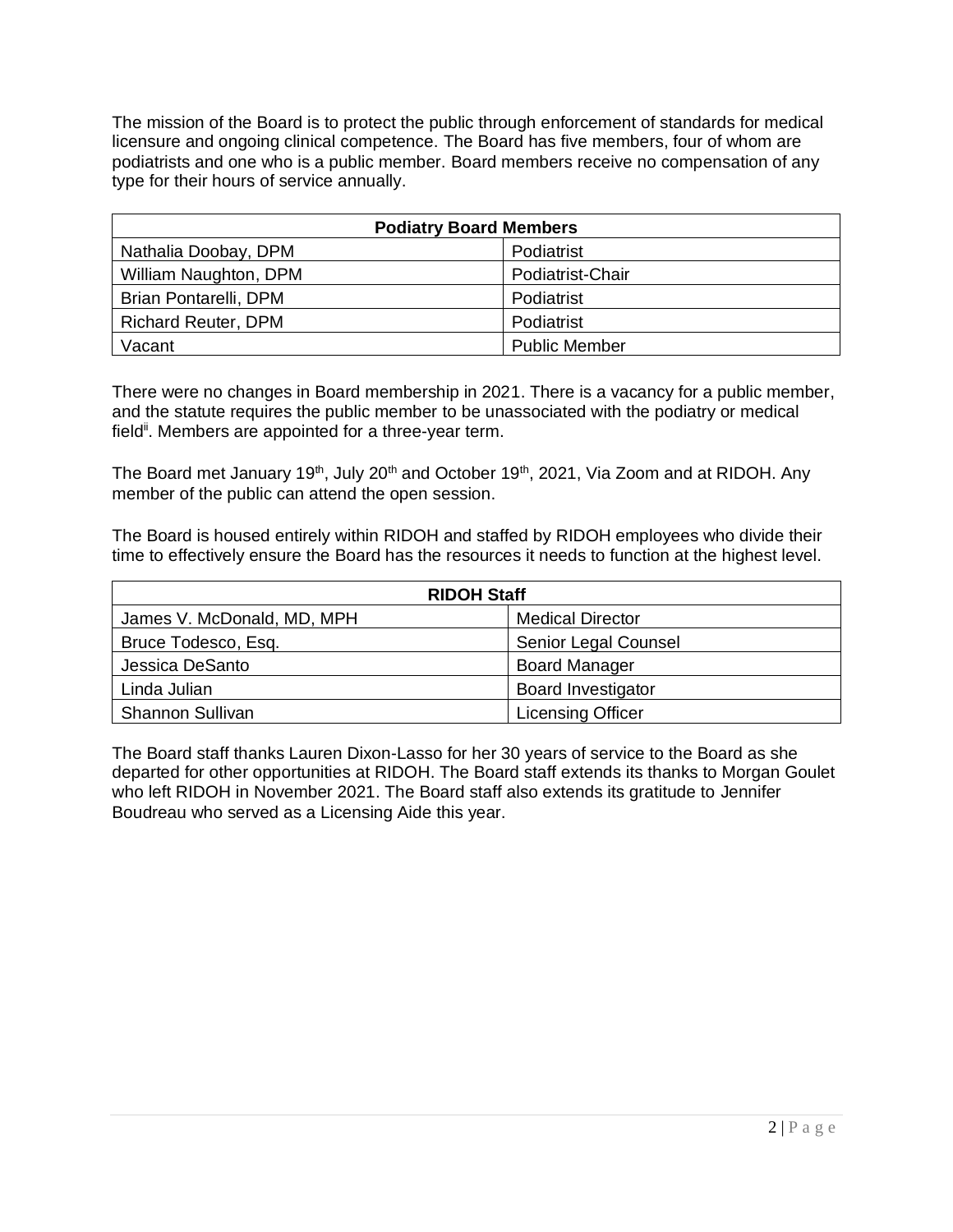## **Licensing**

Licensing of Podiatrists by examination or by endorsement represents one of the essential functions of the Board. Ensuring that Podiatrists who are allowed to practice medicine in Rhode Island are competent, ethical, and professional is critical to the licensing process.

| <b>Podiatrist Licensing</b>                                                                    |      |      |      |         |  |  |
|------------------------------------------------------------------------------------------------|------|------|------|---------|--|--|
|                                                                                                | 2018 | 2019 | 2020 | 2021    |  |  |
| Podiatry licenses issued                                                                       |      | 6    | 28   | 32      |  |  |
| Podiatry license applications withdrawn                                                        |      |      |      |         |  |  |
| Podiatry license applications denied                                                           |      |      |      |         |  |  |
| Average number of days to receive<br>podiatry license                                          | 40   | 71   | 64   | 17      |  |  |
| Percentage of licenses approved in<br>less than three days after receipt of<br>final documents | 100% | 100% | 100% | $100\%$ |  |  |

| <b>Podiatrist Licenses, By Type</b>                            |                     |                     |                     |  |  |  |
|----------------------------------------------------------------|---------------------|---------------------|---------------------|--|--|--|
|                                                                | As of<br>12/31/2019 | As of<br>12/31/2020 | As of<br>12/31/2021 |  |  |  |
| Podiatrists                                                    | 111                 | 106                 | 108                 |  |  |  |
| Podiatrists with a Controlled<br><b>Substance Registration</b> | 93                  | 86                  | 100                 |  |  |  |
| <b>Limited licenses Podiatry</b>                               |                     | 12                  |                     |  |  |  |

### **Just Culture**

The Board continues its framework of Just Culture originally adopted in September of 2019 embracing the RIDOH values of equity and justice.

### **Rules and Regulations for Licensure of Examiners in Podiatry**

There were changes to the Rules and Regulations for Podiatrists in 2021; however, these changes are effective on January 4, 2022.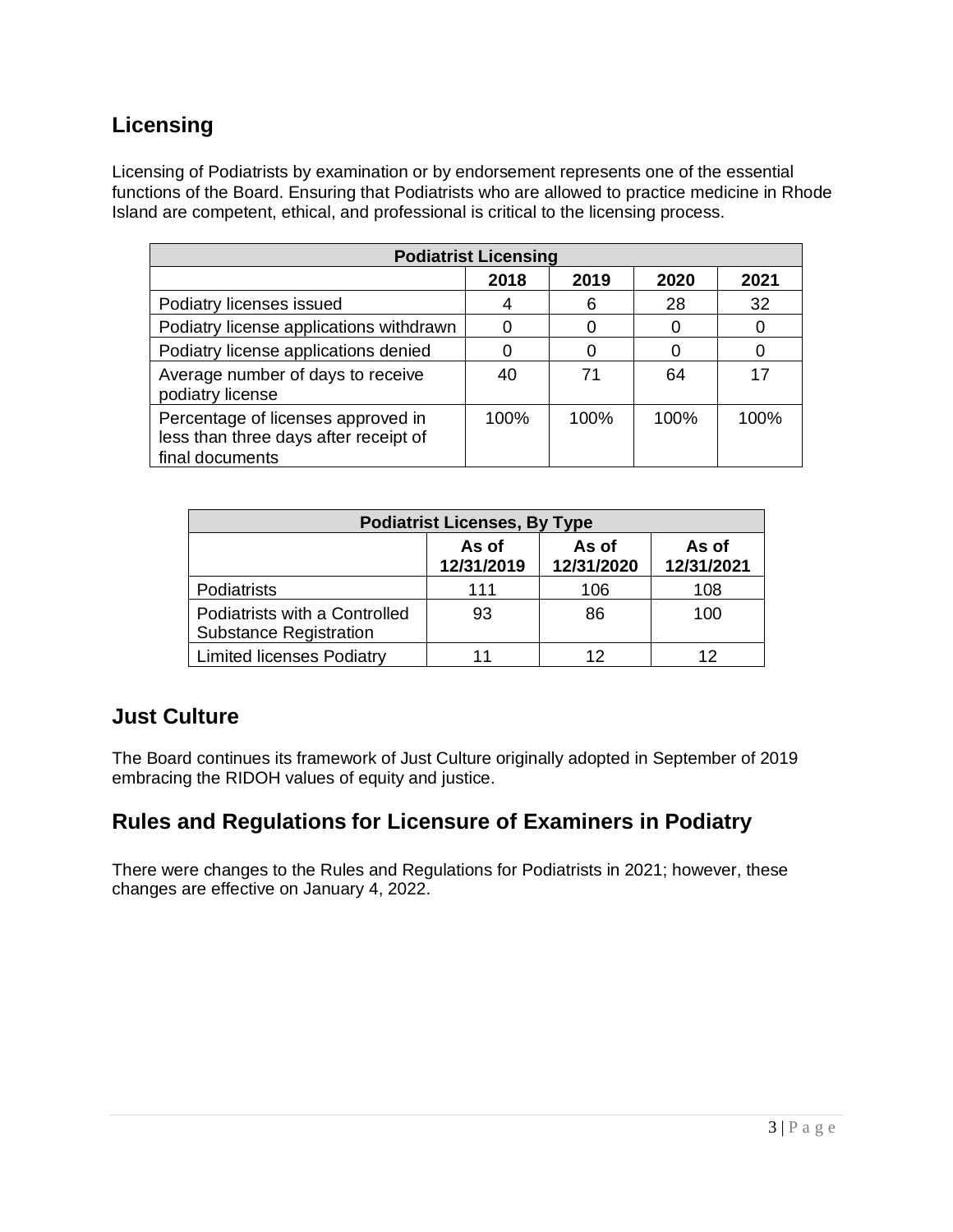## **Complaints and Disciplinary Actions**

An essential role of the Board is to investigate and adjudicate complaints. Complaints come from a variety of sources, including patients, patient advocates, notices of litigation, licensed facilities, pharmacists, physicians, and other healthcare professionals. Each complaint is reviewed prior to being opened for complete investigation. The complaint process for Podiatrists is detailed at<https://health.ri.gov/complaints/>

| <b>Summary of Annual Complaint Activity</b> |      |      |      |      |  |
|---------------------------------------------|------|------|------|------|--|
|                                             | 2018 | 2019 | 2020 | 2021 |  |
| Complaints received                         |      |      | 15   | 10   |  |
| Complaints opened for investigation         |      |      |      |      |  |
| Complaints adjudicated by full Board        |      |      |      |      |  |
| Suspensions                                 |      |      |      |      |  |
| Reprimands and related sanctions            |      |      |      |      |  |
| <b>Revocations</b>                          |      |      |      |      |  |
| Public adverse actions                      |      |      |      |      |  |

## **Revenue**

License fees account for the majority of revenue for the state as reflected in the table., all revenue is deposited in the General Treasury account. Podiatrist licenses are renewed every two years, so revenue varies significantly between renewal cycles. Revenue is also generated by fees paid to renew controlled substance registrations. There is a fee for verification of a Rhode Island Podiatrist license which sends real-time license verification to state medical boards as requested. RIDOH does offer primary source verification at no charge, at <https://healthri.mylicense.com/verification/>

The Board is not authorized to issue fines for disciplinary actions and is one of the few states in the country that lacks this authority. The Board does have the authority to issue administrative fees which reflect the actual cost of investigating a complaint.

| <b>Annual Revenue from Podiatry Related Fees</b>                          |         |          |         |          |         |          |         |
|---------------------------------------------------------------------------|---------|----------|---------|----------|---------|----------|---------|
|                                                                           | 2015    | 2016     | 2017    | 2018     | 2019    | 2020     | 2021    |
| Podiatry                                                                  |         |          |         |          |         |          |         |
| License Fees <sup>1</sup>                                                 | \$1,675 | \$26,330 | \$1,880 | \$29,085 | \$3,275 | \$26,870 | \$1,500 |
| Podiatry<br>Controlled<br>Substance<br>Registrations<br>Fees <sup>2</sup> | \$1,500 | \$18,600 | \$2,200 | \$19,050 | \$2,000 | \$18,400 | \$1,800 |
| <b>Total Annual</b><br><b>Fees</b>                                        | \$3,175 | \$44,930 | \$4,080 | \$48,135 | \$5,275 | \$45,270 | \$3,300 |

*<sup>1</sup> Source: L2K – Revenue Reports – Podiatrist and Limited Podiatric Registration.*

*<sup>2</sup> Source: L2K – Revenue Reports – CSR-Podiatrist and CSR-Limited Podiatric Registration.*